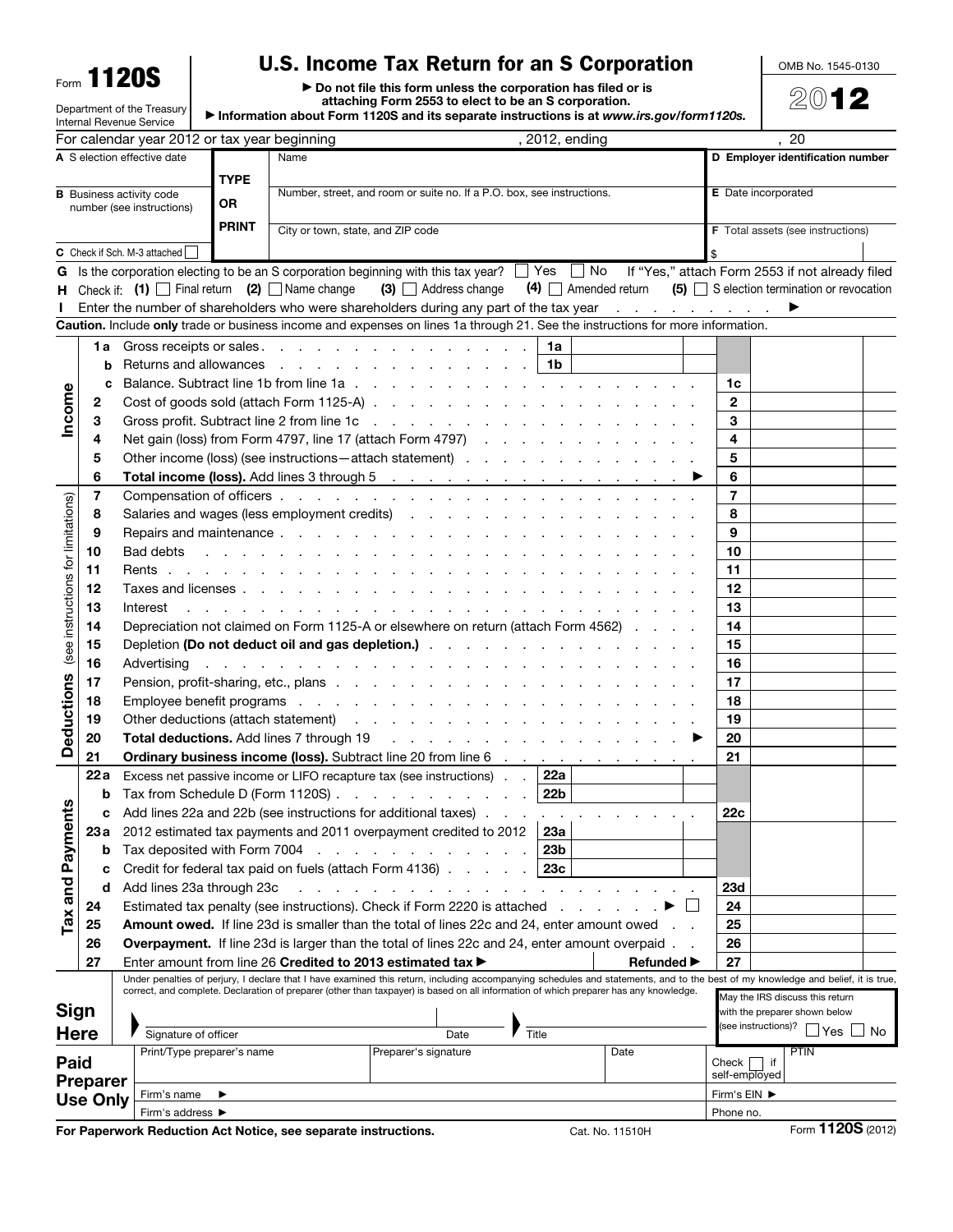|      | Form 1120S (2012)                                                                                                                                                                                                                   |                                                                                                                                                                                                                                                                                                                                                                           |                                                   |                                                                                                                                                                                                                                |                                                                                                                        |     | Page 2 |  |  |  |  |
|------|-------------------------------------------------------------------------------------------------------------------------------------------------------------------------------------------------------------------------------------|---------------------------------------------------------------------------------------------------------------------------------------------------------------------------------------------------------------------------------------------------------------------------------------------------------------------------------------------------------------------------|---------------------------------------------------|--------------------------------------------------------------------------------------------------------------------------------------------------------------------------------------------------------------------------------|------------------------------------------------------------------------------------------------------------------------|-----|--------|--|--|--|--|
|      | <b>Schedule B</b>                                                                                                                                                                                                                   | <b>Other Information</b> (see instructions)                                                                                                                                                                                                                                                                                                                               |                                                   |                                                                                                                                                                                                                                |                                                                                                                        |     |        |  |  |  |  |
| 1    | Check accounting method:                                                                                                                                                                                                            | Cash<br>a                                                                                                                                                                                                                                                                                                                                                                 | $\mathbf b$   Accrual                             |                                                                                                                                                                                                                                |                                                                                                                        | Yes | No.    |  |  |  |  |
|      |                                                                                                                                                                                                                                     | Other (specify) ▶<br>c                                                                                                                                                                                                                                                                                                                                                    |                                                   |                                                                                                                                                                                                                                |                                                                                                                        |     |        |  |  |  |  |
| 2    | See the instructions and enter the:<br>a Business activity ▶                                                                                                                                                                        |                                                                                                                                                                                                                                                                                                                                                                           | <b>b</b> Product or service $\blacktriangleright$ |                                                                                                                                                                                                                                |                                                                                                                        |     |        |  |  |  |  |
|      |                                                                                                                                                                                                                                     |                                                                                                                                                                                                                                                                                                                                                                           |                                                   |                                                                                                                                                                                                                                |                                                                                                                        |     |        |  |  |  |  |
| З    |                                                                                                                                                                                                                                     | At any time during the tax year, was any shareholder of the corporation a disregarded entity, a trust, an estate, or a                                                                                                                                                                                                                                                    |                                                   |                                                                                                                                                                                                                                |                                                                                                                        |     |        |  |  |  |  |
| 4    | At the end of the tax year, did the corporation:                                                                                                                                                                                    |                                                                                                                                                                                                                                                                                                                                                                           |                                                   |                                                                                                                                                                                                                                |                                                                                                                        |     |        |  |  |  |  |
| а    | Own directly 20% or more, or own, directly or indirectly, 50% or more of the total stock issued and outstanding of any                                                                                                              |                                                                                                                                                                                                                                                                                                                                                                           |                                                   |                                                                                                                                                                                                                                |                                                                                                                        |     |        |  |  |  |  |
|      | foreign or domestic corporation? For rules of constructive ownership, see instructions. If "Yes," complete (i) through (v)                                                                                                          |                                                                                                                                                                                                                                                                                                                                                                           |                                                   |                                                                                                                                                                                                                                |                                                                                                                        |     |        |  |  |  |  |
|      |                                                                                                                                                                                                                                     |                                                                                                                                                                                                                                                                                                                                                                           |                                                   |                                                                                                                                                                                                                                |                                                                                                                        |     |        |  |  |  |  |
|      | (i) Name of Corporation                                                                                                                                                                                                             | (ii) Employer Identification Number<br>(if any)                                                                                                                                                                                                                                                                                                                           | (iii) Country of<br>Incorporation                 | (iv) Percentage of Stock<br>Owned                                                                                                                                                                                              | (v) If Percentage in (iv) is 100%, Enter the<br>Date (if any) a Qualified Subchapter S<br>Subsidiary Election Was Made |     |        |  |  |  |  |
|      |                                                                                                                                                                                                                                     |                                                                                                                                                                                                                                                                                                                                                                           |                                                   |                                                                                                                                                                                                                                |                                                                                                                        |     |        |  |  |  |  |
|      |                                                                                                                                                                                                                                     |                                                                                                                                                                                                                                                                                                                                                                           |                                                   |                                                                                                                                                                                                                                |                                                                                                                        |     |        |  |  |  |  |
| b    |                                                                                                                                                                                                                                     | Own directly an interest of 20% or more, or own, directly or indirectly, an interest of 50% or more in the profit, loss, or<br>capital in any foreign or domestic partnership (including an entity treated as a partnership) or in the beneficial interest of a<br>trust? For rules of constructive ownership, see instructions. If "Yes," complete (i) through (v) below |                                                   |                                                                                                                                                                                                                                |                                                                                                                        |     |        |  |  |  |  |
|      | (i) Name of Entity                                                                                                                                                                                                                  | (ii) Employer Identification Number<br>(if any)                                                                                                                                                                                                                                                                                                                           | (iii) Type of Entity                              | (iv) Country of<br>Organization                                                                                                                                                                                                | (v) Maximum Percentage Owned in Profit,<br>Loss, or Capital                                                            |     |        |  |  |  |  |
|      |                                                                                                                                                                                                                                     |                                                                                                                                                                                                                                                                                                                                                                           |                                                   |                                                                                                                                                                                                                                |                                                                                                                        |     |        |  |  |  |  |
|      |                                                                                                                                                                                                                                     |                                                                                                                                                                                                                                                                                                                                                                           |                                                   |                                                                                                                                                                                                                                |                                                                                                                        |     |        |  |  |  |  |
|      |                                                                                                                                                                                                                                     |                                                                                                                                                                                                                                                                                                                                                                           |                                                   |                                                                                                                                                                                                                                |                                                                                                                        |     |        |  |  |  |  |
|      |                                                                                                                                                                                                                                     |                                                                                                                                                                                                                                                                                                                                                                           |                                                   |                                                                                                                                                                                                                                |                                                                                                                        |     |        |  |  |  |  |
|      | 5 a At the end of the tax year, did the corporation have any outstanding shares of restricted stock?<br>If "Yes," complete lines (i) and (ii) below.                                                                                |                                                                                                                                                                                                                                                                                                                                                                           |                                                   |                                                                                                                                                                                                                                |                                                                                                                        |     |        |  |  |  |  |
|      | Total shares of restricted stock<br>(i)<br>the contract of the contract of the                                                                                                                                                      |                                                                                                                                                                                                                                                                                                                                                                           |                                                   |                                                                                                                                                                                                                                |                                                                                                                        |     |        |  |  |  |  |
|      | (ii)<br>Total shares of non-restricted stock                                                                                                                                                                                        |                                                                                                                                                                                                                                                                                                                                                                           |                                                   |                                                                                                                                                                                                                                |                                                                                                                        |     |        |  |  |  |  |
| b    | At the end of the tax year, did the corporation have any outstanding stock options, warrants, or similar instruments? .<br>If "Yes," complete lines (i) and (ii) below.                                                             |                                                                                                                                                                                                                                                                                                                                                                           |                                                   |                                                                                                                                                                                                                                |                                                                                                                        |     |        |  |  |  |  |
|      | Total shares of stock outstanding at the end of the tax year<br>(i)                                                                                                                                                                 |                                                                                                                                                                                                                                                                                                                                                                           |                                                   |                                                                                                                                                                                                                                |                                                                                                                        |     |        |  |  |  |  |
|      | (ii)                                                                                                                                                                                                                                | Total shares of stock outstanding if all instruments were executed >                                                                                                                                                                                                                                                                                                      |                                                   |                                                                                                                                                                                                                                |                                                                                                                        |     |        |  |  |  |  |
| 6    |                                                                                                                                                                                                                                     | Has this corporation filed, or is it required to file, Form 8918, Material Advisor Disclosure Statement, to provide                                                                                                                                                                                                                                                       |                                                   |                                                                                                                                                                                                                                |                                                                                                                        |     |        |  |  |  |  |
|      | information on any reportable transaction?                                                                                                                                                                                          |                                                                                                                                                                                                                                                                                                                                                                           | the contract of the con-                          |                                                                                                                                                                                                                                |                                                                                                                        |     |        |  |  |  |  |
| 7    |                                                                                                                                                                                                                                     | Check this box if the corporation issued publicly offered debt instruments with original issue discount                                                                                                                                                                                                                                                                   |                                                   |                                                                                                                                                                                                                                |                                                                                                                        |     |        |  |  |  |  |
|      | Instruments.                                                                                                                                                                                                                        | If checked, the corporation may have to file Form 8281, Information Return for Publicly Offered Original Issue Discount                                                                                                                                                                                                                                                   |                                                   |                                                                                                                                                                                                                                |                                                                                                                        |     |        |  |  |  |  |
| 8    | If the corporation: (a) was a C corporation before it elected to be an S corporation or the corporation acquired an                                                                                                                 |                                                                                                                                                                                                                                                                                                                                                                           |                                                   |                                                                                                                                                                                                                                |                                                                                                                        |     |        |  |  |  |  |
|      | asset with a basis determined by reference to the basis of the asset (or the basis of any other property) in<br>the hands of a C corporation and (b) has net unrealized built-in gain in excess of the net recognized built-in gain |                                                                                                                                                                                                                                                                                                                                                                           |                                                   |                                                                                                                                                                                                                                |                                                                                                                        |     |        |  |  |  |  |
|      |                                                                                                                                                                                                                                     | from prior years, enter the net unrealized built-in gain reduced by net recognized built-in gain from prior years (see<br>$instructions)$                                                                                                                                                                                                                                 |                                                   |                                                                                                                                                                                                                                |                                                                                                                        |     |        |  |  |  |  |
| 9    |                                                                                                                                                                                                                                     | Enter the accumulated earnings and profits of the corporation at the end of the tax year.                                                                                                                                                                                                                                                                                 |                                                   |                                                                                                                                                                                                                                |                                                                                                                        |     |        |  |  |  |  |
| 10   | Does the corporation satisfy both of the following conditions?                                                                                                                                                                      |                                                                                                                                                                                                                                                                                                                                                                           |                                                   |                                                                                                                                                                                                                                |                                                                                                                        |     |        |  |  |  |  |
| а    | The corporation's total receipts (see instructions) for the tax year were less than \$250,000<br>The corporation's total assets at the end of the tax year were less than \$250,000                                                 |                                                                                                                                                                                                                                                                                                                                                                           |                                                   |                                                                                                                                                                                                                                |                                                                                                                        |     |        |  |  |  |  |
| b    |                                                                                                                                                                                                                                     | If "Yes," the corporation is not required to complete Schedules L and M-1.                                                                                                                                                                                                                                                                                                |                                                   |                                                                                                                                                                                                                                | the contract of the contract of the contract of the contract of the contract of the contract of the contract of        |     |        |  |  |  |  |
| 11   |                                                                                                                                                                                                                                     | During the tax year, did the corporation have any non-shareholder debt that was canceled, was forgiven, or had the<br>terms modified so as to reduce the principal amount of the debt?                                                                                                                                                                                    |                                                   | and the contract of the contract of the contract of the contract of the contract of the contract of the contract of the contract of the contract of the contract of the contract of the contract of the contract of the contra |                                                                                                                        |     |        |  |  |  |  |
|      |                                                                                                                                                                                                                                     | If "Yes," enter the amount of principal reduction \$                                                                                                                                                                                                                                                                                                                      |                                                   |                                                                                                                                                                                                                                |                                                                                                                        |     |        |  |  |  |  |
| 12   |                                                                                                                                                                                                                                     | During the tax year, was a qualified subchapter S subsidiary election terminated or revoked? If "Yes," see instructions .                                                                                                                                                                                                                                                 |                                                   |                                                                                                                                                                                                                                |                                                                                                                        |     |        |  |  |  |  |
| 13 a |                                                                                                                                                                                                                                     | Did the corporation make any payments in 2012 that would require it to file Form(s) 1099?                                                                                                                                                                                                                                                                                 |                                                   |                                                                                                                                                                                                                                |                                                                                                                        |     |        |  |  |  |  |
| b    |                                                                                                                                                                                                                                     |                                                                                                                                                                                                                                                                                                                                                                           |                                                   |                                                                                                                                                                                                                                | $F_{\text{OCD}}$ 1120S (2012)                                                                                          |     |        |  |  |  |  |

Form 1120S (2012)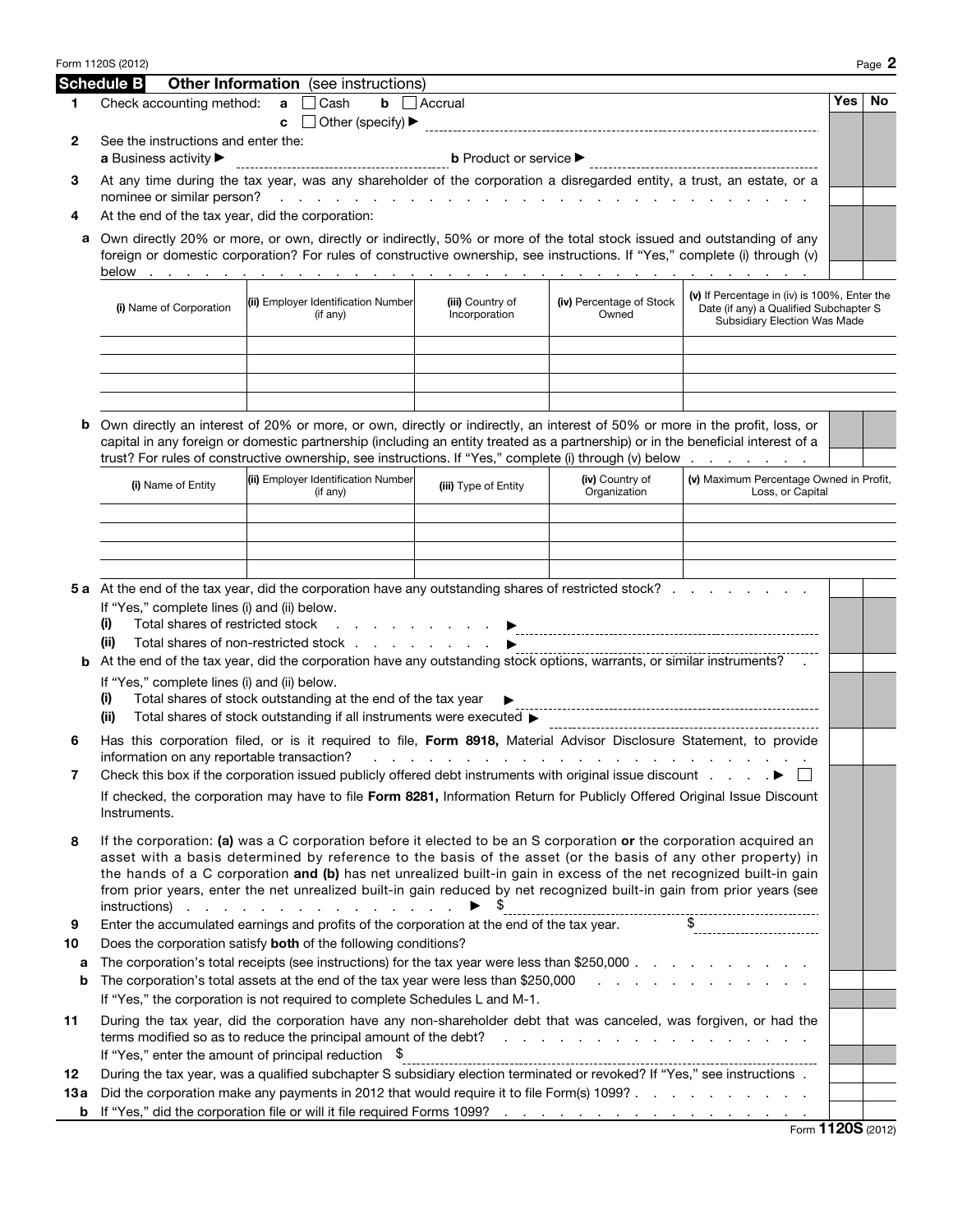| Form 1120S (2012)                         |             |                                                                                                                                                                                                                                                    | Page $3$                      |  |  |
|-------------------------------------------|-------------|----------------------------------------------------------------------------------------------------------------------------------------------------------------------------------------------------------------------------------------------------|-------------------------------|--|--|
| <b>Schedule K</b>                         |             | <b>Shareholders' Pro Rata Share Items</b>                                                                                                                                                                                                          | <b>Total amount</b>           |  |  |
|                                           | 1.          | Ordinary business income (loss) (page 1, line 21)                                                                                                                                                                                                  | $\mathbf{1}$                  |  |  |
|                                           | $\mathbf 2$ | Net rental real estate income (loss) (attach Form 8825)                                                                                                                                                                                            | $\mathbf{2}$                  |  |  |
|                                           | Зa          | Other gross rental income (loss) $\ldots$ $\ldots$ $\ldots$ $\ldots$ $\ldots$ $\mid$ 3a                                                                                                                                                            |                               |  |  |
|                                           | b           | Expenses from other rental activities (attach statement) $\therefore$ $\mathbf{3b}$                                                                                                                                                                |                               |  |  |
|                                           | C           | Other net rental income (loss). Subtract line 3b from line 3a                                                                                                                                                                                      | 3 <sub>c</sub>                |  |  |
|                                           | 4           | Interest income by a contract of the contract of the contract of the contract of the contract of the contract of the contract of the contract of the contract of the contract of the contract of the contract of the contract                      | $\overline{\mathbf{4}}$       |  |  |
|                                           | 5           |                                                                                                                                                                                                                                                    | 5a                            |  |  |
| Income (Loss)                             |             | <b>b</b> Qualified dividends $\ldots$ $\ldots$ $\ldots$ $\ldots$ $\mid$ 5b                                                                                                                                                                         |                               |  |  |
|                                           | 6           |                                                                                                                                                                                                                                                    | 6                             |  |  |
|                                           | 7           | Net short-term capital gain (loss) (attach Schedule D (Form 1120S))                                                                                                                                                                                | $\overline{7}$                |  |  |
|                                           | 8а          | Net long-term capital gain (loss) (attach Schedule D (Form 1120S))                                                                                                                                                                                 | 8a                            |  |  |
|                                           | b           | Collectibles (28%) gain (loss) $\ldots$ $\ldots$ $\ldots$ $\ldots$ $\ldots$ $\ldots$ 8b                                                                                                                                                            |                               |  |  |
|                                           | C           | Unrecaptured section 1250 gain (attach statement) $\ldots$ $\ldots$   8c                                                                                                                                                                           |                               |  |  |
|                                           | 9           | Net section 1231 gain (loss) (attach Form 4797)                                                                                                                                                                                                    | 9                             |  |  |
|                                           | 10          |                                                                                                                                                                                                                                                    | 10                            |  |  |
|                                           | 11          |                                                                                                                                                                                                                                                    | 11                            |  |  |
| <b>Deductions</b>                         | 12a         |                                                                                                                                                                                                                                                    | 12a                           |  |  |
|                                           | b           | Investment interest expense response and contact the contact of the contact of the contact of the contact of the contact of the contact of the contact of the contact of the contact of the contact of the contact of the cont                     | 12 <sub>b</sub>               |  |  |
|                                           | с           |                                                                                                                                                                                                                                                    | 12c(2)                        |  |  |
|                                           | d           | Other deductions (see instructions) Type >                                                                                                                                                                                                         | 12d                           |  |  |
|                                           | 13a         |                                                                                                                                                                                                                                                    | 13a                           |  |  |
|                                           | b           |                                                                                                                                                                                                                                                    | 13 <sub>b</sub>               |  |  |
| Credits                                   | c           | Qualified rehabilitation expenditures (rental real estate) (attach Form 3468)                                                                                                                                                                      | 13 <sub>c</sub>               |  |  |
|                                           | d           |                                                                                                                                                                                                                                                    | 13d                           |  |  |
|                                           | е           | Other rental credits (see instructions) Type measurements are not contained as $\Box$                                                                                                                                                              | <b>13e</b>                    |  |  |
|                                           | f           | Alcohol and cellulosic biofuel fuels credit (attach Form 6478)                                                                                                                                                                                     | 13f                           |  |  |
|                                           | q<br>14a    | Other credits (see instructions) Type ▶<br>Name of country or U.S. possession ▶                                                                                                                                                                    | 13g                           |  |  |
|                                           | b           | Gross income from all sources entering to the contract of the contract of the contract of the contract of the contract of the contract of the contract of the contract of the contract of the contract of the contract of the                      | 14b                           |  |  |
|                                           | c           | Gross income sourced at shareholder level experience of the state of the state of the state of the state of the state of the state of the state of the state of the state of the state of the state of the state of the state                      | 14 <sub>c</sub>               |  |  |
|                                           |             | Foreign gross income sourced at corporate level                                                                                                                                                                                                    |                               |  |  |
|                                           | d           | Passive category<br>the contract of the contract of the contract of the contract of the contract of the contract of the contract of the contract of the contract of the contract of the contract of the contract of the contract of the contract o | <b>14d</b>                    |  |  |
|                                           | е           | General category<br>and the contract of the contract of the contract of the contract of the contract of                                                                                                                                            | 14e                           |  |  |
| sactions                                  | f           |                                                                                                                                                                                                                                                    | 14f                           |  |  |
|                                           |             | Deductions allocated and apportioned at shareholder level                                                                                                                                                                                          |                               |  |  |
|                                           | g           | Interest expense.                                                                                                                                                                                                                                  | 14g                           |  |  |
|                                           | h           | Other<br>the contract of the contract of the contract of the contract of the contract of the contract of the contract of                                                                                                                           | 14h                           |  |  |
|                                           |             | Deductions allocated and apportioned at corporate level to foreign source income                                                                                                                                                                   |                               |  |  |
| Foreign Tran                              | j.          | Passive category<br>والمتحاول والمتحاول والمتحاول والمتحاول والمتحاول والمتحاول والمتحاولة                                                                                                                                                         | 14i                           |  |  |
|                                           | j           | General category                                                                                                                                                                                                                                   | 14j                           |  |  |
|                                           | k           | Other (attach statement)                                                                                                                                                                                                                           | 14k                           |  |  |
|                                           |             | Other information                                                                                                                                                                                                                                  |                               |  |  |
|                                           | ı           | Total foreign taxes (check one): $\blacktriangleright \Box$ Paid<br>$\Box$ Accrued                                                                                                                                                                 | 14 <sub>l</sub>               |  |  |
|                                           | m           | Reduction in taxes available for credit (attach statement)                                                                                                                                                                                         | 14m                           |  |  |
|                                           | n           | Other foreign tax information (attach statement)                                                                                                                                                                                                   |                               |  |  |
|                                           | 15a         |                                                                                                                                                                                                                                                    | 15a                           |  |  |
|                                           | b           | Adjusted gain or loss entering to the contract of the contract of the contract of the contract of the contract of the contract of the contract of the contract of the contract of the contract of the contract of the contract                     | <b>15b</b>                    |  |  |
| Alternative<br>Minimum Tax<br>(AMT) Items | с           | Depletion (other than oil and gas)<br>the contract of the contract of the contract of the contract of<br>Oil, gas, and geothermal properties - gross income                                                                                        | 15 <sub>c</sub><br><b>15d</b> |  |  |
|                                           | d           |                                                                                                                                                                                                                                                    |                               |  |  |
|                                           | е<br>f      |                                                                                                                                                                                                                                                    | 15e<br>15f                    |  |  |
|                                           | 16a         | Tax-exempt interest income enterstance and a series and a series and a series of the series of the series of the series of the series of the series of the series of the series of the series of the series of the series of t                     | 16a                           |  |  |
|                                           | b           |                                                                                                                                                                                                                                                    | 16 <sub>b</sub>               |  |  |
| <b>Basis</b>                              | c           |                                                                                                                                                                                                                                                    | 16c                           |  |  |
|                                           | d           | Distributions (attach statement if required) (see instructions)                                                                                                                                                                                    | 16d                           |  |  |
| <b>Items Affecting</b><br>Shareholder     | е           |                                                                                                                                                                                                                                                    | 16e                           |  |  |
|                                           |             |                                                                                                                                                                                                                                                    |                               |  |  |

Form **1120S** (2012)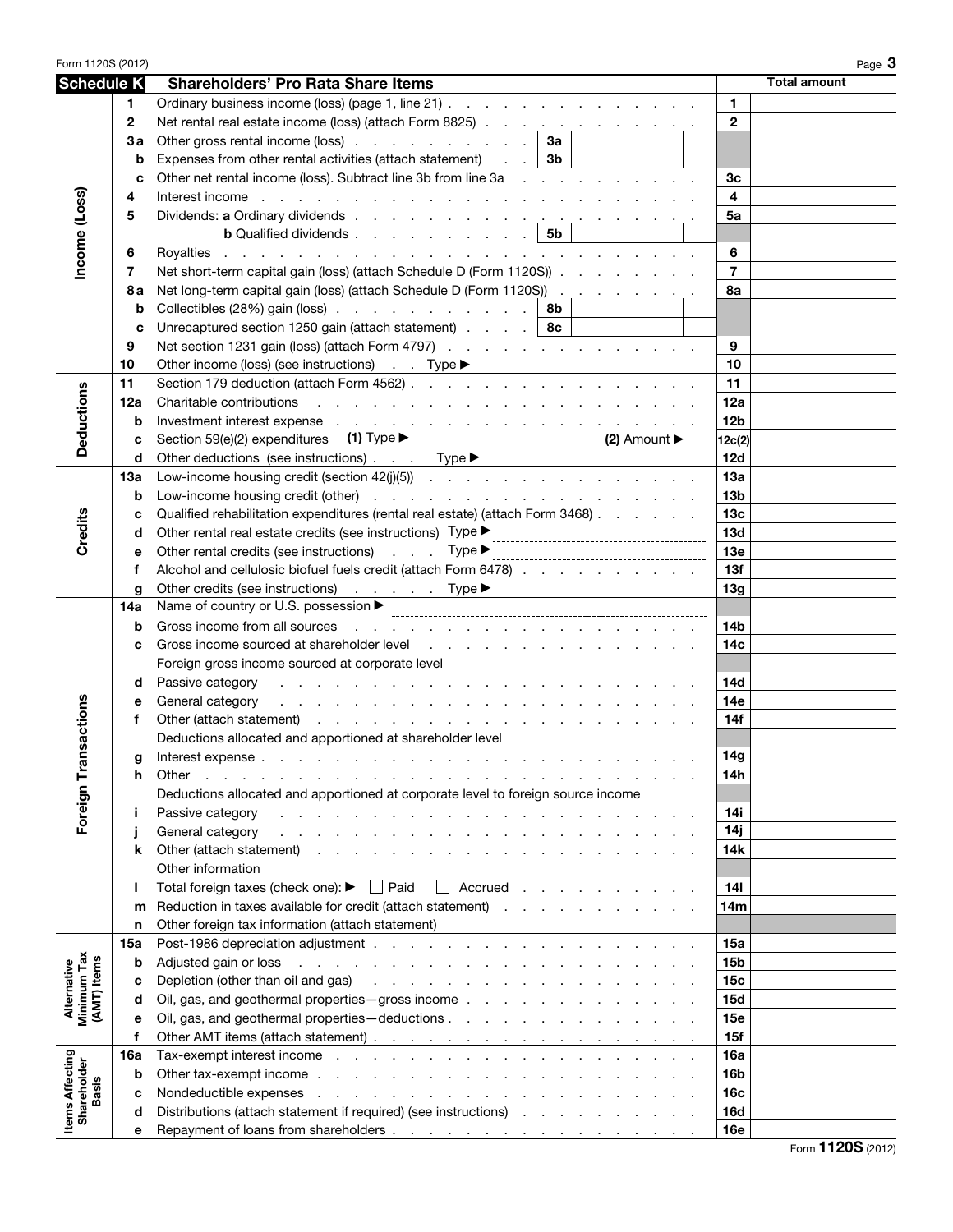| Form 1120S (2012)     |                                                      |             |                                                                                                                                                                                                                                |                       |     |     |                 |                     | Page 4 |
|-----------------------|------------------------------------------------------|-------------|--------------------------------------------------------------------------------------------------------------------------------------------------------------------------------------------------------------------------------|-----------------------|-----|-----|-----------------|---------------------|--------|
| <b>Schedule K</b>     |                                                      |             | Shareholders' Pro Rata Share Items (continued)                                                                                                                                                                                 |                       |     |     |                 | <b>Total amount</b> |        |
|                       |                                                      | 17a         | Investment income reference and contact the contact of the contact of the contact of the contact of the contact of the contact of the contact of the contact of the contact of the contact of the contact of the contact of th |                       |     |     | 17a             |                     |        |
|                       | b                                                    |             |                                                                                                                                                                                                                                |                       |     |     | 17 <sub>b</sub> |                     |        |
| Other                 |                                                      | c           | Dividend distributions paid from accumulated earnings and profits                                                                                                                                                              |                       |     |     | 17c             |                     |        |
|                       | Other items and amounts (attach statement)<br>d      |             |                                                                                                                                                                                                                                |                       |     |     |                 |                     |        |
| ciliation Information |                                                      |             |                                                                                                                                                                                                                                |                       |     |     |                 |                     |        |
| Recon-                |                                                      | 18          | Income/loss reconciliation. Combine the amounts on lines 1 through 10 in the far right                                                                                                                                         |                       |     |     |                 |                     |        |
|                       |                                                      |             | column. From the result, subtract the sum of the amounts on lines 11 through 12d and 14l                                                                                                                                       |                       |     |     | 18              |                     |        |
|                       | <b>Schedule L</b><br><b>Balance Sheets per Books</b> |             |                                                                                                                                                                                                                                | Beginning of tax year |     |     |                 | End of tax year     |        |
|                       |                                                      |             | <b>Assets</b>                                                                                                                                                                                                                  | (a)                   | (b) | (c) |                 | (d)                 |        |
| 1                     | Cash                                                 |             | and the company of the company of the company of the company of the company of the company of the company of the company of the company of the company of the company of the company of the company of the company of the comp |                       |     |     |                 |                     |        |
| 2a                    |                                                      |             | Trade notes and accounts receivable                                                                                                                                                                                            |                       |     |     |                 |                     |        |
| b                     |                                                      |             | Less allowance for bad debts                                                                                                                                                                                                   |                       |     |     |                 |                     |        |
| 3                     |                                                      | Inventories | the contract of the contract of the con-                                                                                                                                                                                       |                       |     |     |                 |                     |        |
| 4                     |                                                      |             | U.S. government obligations                                                                                                                                                                                                    |                       |     |     |                 |                     |        |
| 5                     |                                                      |             | Tax-exempt securities (see instructions)                                                                                                                                                                                       |                       |     |     |                 |                     |        |
| 6                     |                                                      |             | Other current assets (attach statement)                                                                                                                                                                                        |                       |     |     |                 |                     |        |
| 7                     | Loans to shareholders                                |             |                                                                                                                                                                                                                                |                       |     |     |                 |                     |        |
| 8                     | Mortgage and real estate loans                       |             |                                                                                                                                                                                                                                |                       |     |     |                 |                     |        |
| 9                     |                                                      |             | Other investments (attach statement)                                                                                                                                                                                           |                       |     |     |                 |                     |        |
| 10a                   | Buildings and other depreciable assets               |             |                                                                                                                                                                                                                                |                       |     |     |                 |                     |        |
| b                     | Less accumulated depreciation                        |             |                                                                                                                                                                                                                                |                       |     |     |                 |                     |        |
| 11a                   |                                                      |             | Depletable assets                                                                                                                                                                                                              |                       |     |     |                 |                     |        |
| b                     |                                                      |             | Less accumulated depletion                                                                                                                                                                                                     |                       |     |     |                 |                     |        |
| 12                    |                                                      |             | Land (net of any amortization) $\ldots$ $\ldots$                                                                                                                                                                               |                       |     |     |                 |                     |        |
| 13а                   |                                                      |             | Intangible assets (amortizable only)                                                                                                                                                                                           |                       |     |     |                 |                     |        |
| b                     |                                                      |             | Less accumulated amortization                                                                                                                                                                                                  |                       |     |     |                 |                     |        |
| 14                    |                                                      |             | Other assets (attach statement)                                                                                                                                                                                                |                       |     |     |                 |                     |        |
| 15                    |                                                      |             | Total assets                                                                                                                                                                                                                   |                       |     |     |                 |                     |        |
|                       |                                                      |             | <b>Liabilities and Shareholders' Equity</b>                                                                                                                                                                                    |                       |     |     |                 |                     |        |
| 16                    |                                                      |             | Accounts payable                                                                                                                                                                                                               |                       |     |     |                 |                     |        |
| 17                    |                                                      |             | Mortgages, notes, bonds payable in less than 1 year                                                                                                                                                                            |                       |     |     |                 |                     |        |
| 18                    |                                                      |             | Other current liabilities (attach statement)                                                                                                                                                                                   |                       |     |     |                 |                     |        |
| 19                    | Loans from shareholders                              |             |                                                                                                                                                                                                                                |                       |     |     |                 |                     |        |
| 20                    | Mortgages, notes, bonds payable in 1 year or more    |             |                                                                                                                                                                                                                                |                       |     |     |                 |                     |        |
| 21                    | Other liabilities (attach statement)                 |             |                                                                                                                                                                                                                                |                       |     |     |                 |                     |        |
| 22                    |                                                      |             | Capital stock                                                                                                                                                                                                                  |                       |     |     |                 |                     |        |
| 23                    |                                                      |             | Additional paid-in capital                                                                                                                                                                                                     |                       |     |     |                 |                     |        |
| 24                    |                                                      |             | Retained earnings                                                                                                                                                                                                              |                       |     |     |                 |                     |        |
| 25                    |                                                      |             | Adjustments to shareholders' equity (attach statement)                                                                                                                                                                         |                       |     |     |                 |                     |        |
| 26                    |                                                      |             | Less cost of treasury stock<br>and the contract of the con-                                                                                                                                                                    |                       |     |     |                 |                     |        |
| 27                    |                                                      |             | Total liabilities and shareholders' equity                                                                                                                                                                                     |                       |     |     |                 |                     |        |